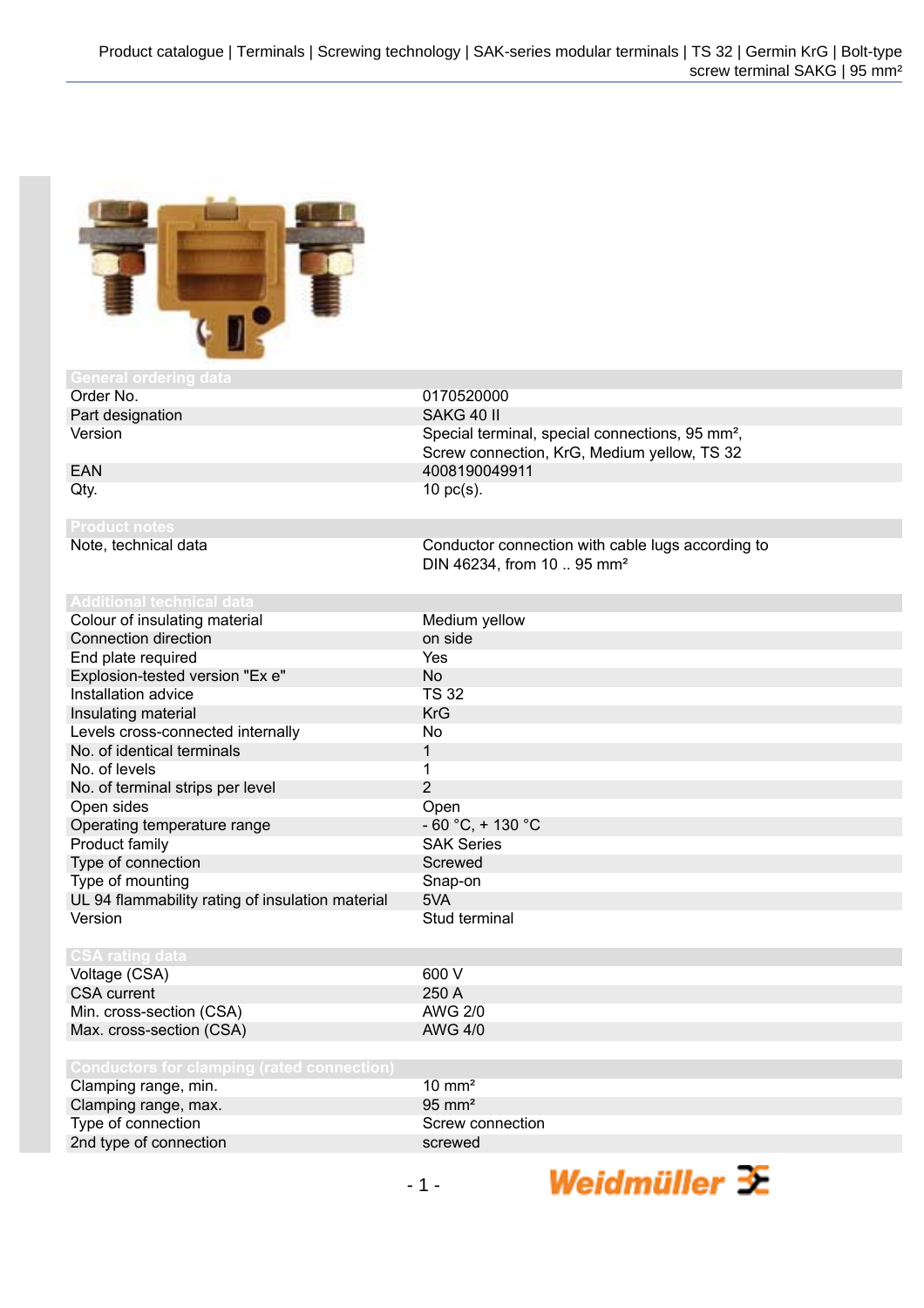| <b>Conductors for clamping (rated connection)</b> |                        |
|---------------------------------------------------|------------------------|
| Connection direction                              | on side                |
| No. of connections                                | $\mathbf{1}$           |
| Clamping screw                                    | M 10                   |
| Tightening torque range                           | 1020 Nm                |
| Solid, max.                                       | $16 \text{ mm}^2$      |
| AWG conductor size, min.                          | <b>AWG 2/0</b>         |
| AWG conductor size, max.                          | <b>AWG 4/0</b>         |
| AWG conductor size, min.                          | 67.44 mm <sup>2</sup>  |
| AWG conductor size, max.                          | 107.22 mm <sup>2</sup> |
|                                                   |                        |
| <b>Dimensions</b>                                 |                        |
| Width                                             | 46 mm                  |
| Height of lowest version                          | 53 mm                  |
| Length                                            | 90 mm                  |
| Weight                                            | 242.4 g                |
| TS 32 offset                                      | 45 mm                  |
|                                                   |                        |
| <b>Rating data</b>                                |                        |
| Rated cross-section                               | $95 \text{ mm}^2$      |
| Rated voltage                                     | 1,000 V                |
| Rated impulse voltage                             | 8 kV                   |
| Rated current                                     | 232 A                  |
| Standards                                         | IEC 60947-7-1          |
| Current with max. conductor                       | 232 A                  |
| Pollution severity                                | 3                      |
|                                                   |                        |
| <b>UL</b> rating data                             |                        |
| Voltage (UL)                                      | 600 V                  |
| Current (UL)                                      | 230 A                  |
| Min. cross-section (UL)                           | AWG 1                  |
| Max. cross-section (UL)                           | <b>AWG 4/0</b>         |
|                                                   |                        |

Approvals institutes



Weidmüller  $\mathcal{\mathcal{F}}$ 

| <b>Classifications</b> |             |
|------------------------|-------------|
| ETIM 2.0               | EC000897    |
| ETIM 3.0               | EC000897    |
| eClass 4.1             | 27-14-11-31 |
| eClass 5.0             | 27-14-11-31 |
| eClass 5.1             | 27-14-11-31 |